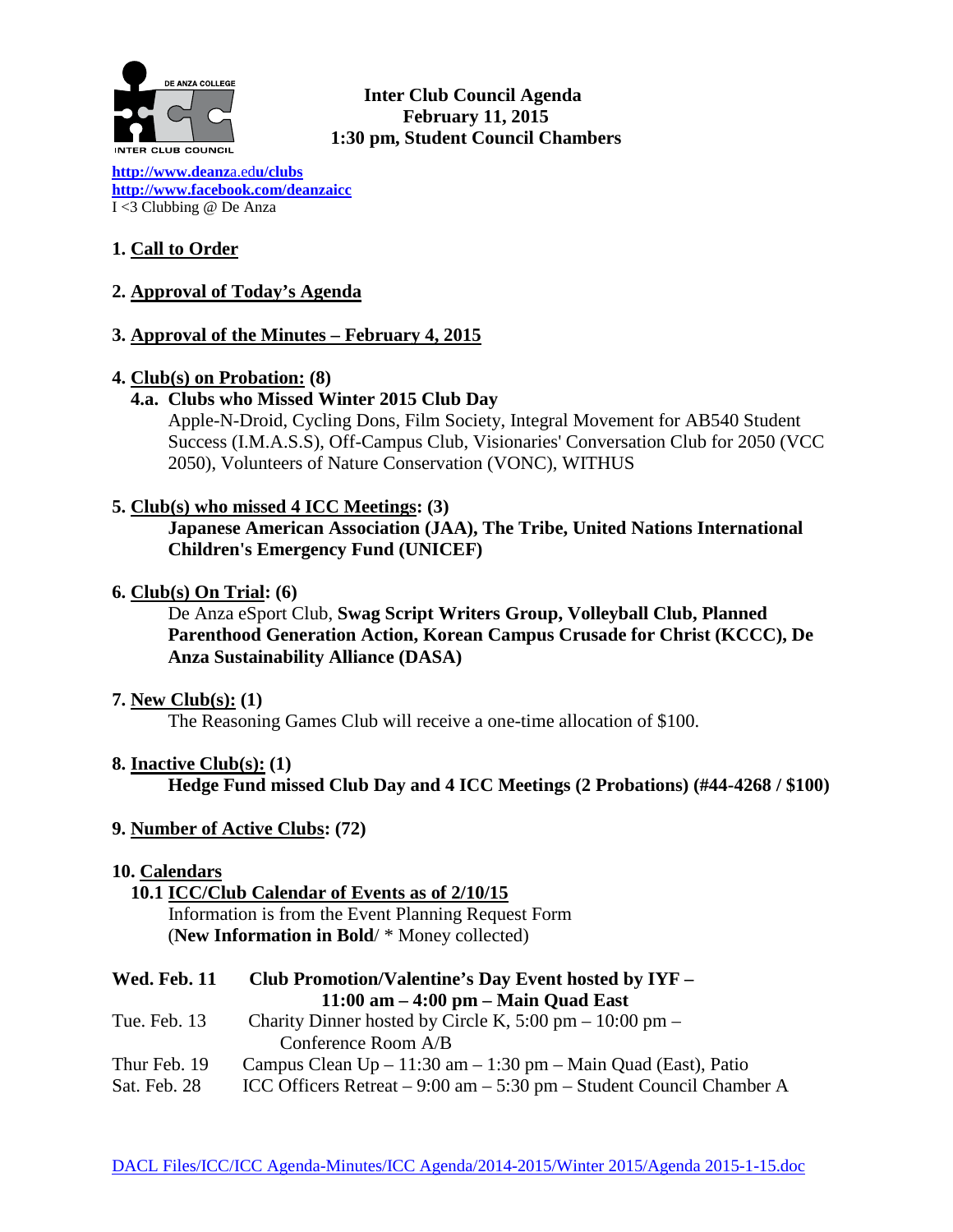| Tue. March 3 In our own voice presentation hosted by Inclusability $-9:30$ am $-11:30$ am |
|-------------------------------------------------------------------------------------------|
| - Student Council Chamber A                                                               |

| Wed. March 11 Hug Day Event hosted by Anti Bulling Club – $10:30$ am – $1:30$ pm – |
|------------------------------------------------------------------------------------|
| Main Quad East                                                                     |

## **10.2 DASB Calendar of Events as of 2/10/15 Information** is from the Event Planning Request Form (**New Information in Bold**/ \* Money collected)

| Thur Feb. 19  | Lunar New Year Lion Dance Performance $-11:30$ am $-1:00$ pm $-$ Patio |
|---------------|------------------------------------------------------------------------|
| Feb. 23-26    | Tent City Event $-7:30$ am $-12:30$ pm $-$ Main Quad                   |
| Thur. March 5 | Pajama Movie Night- $7:00 \text{ pm} - 9:00 \text{ pm} -$              |
|               | <b>Student Council Chamber A</b>                                       |
| Fri. March 6  | Winter Dance $-9:00 \text{ pm} - 12:00 \text{ am Conference Room A&B}$ |

# **11. ICC/Club Account Balance Status (New Information in Bold) (As of 2/3/15)**

| <b>Club/ICC Allocation Account</b>     | $(H41-54730)$ | \$5,983.19  |
|----------------------------------------|---------------|-------------|
| <b>ICC Allocation-New Club Account</b> | $(#41-54720)$ | \$1,100.00  |
| <b>ICC Emergency Relief Account</b>    | (#44-4289)    | \$3,228.30  |
| <b>ICC Events Award Account</b>        | $(#41-54600)$ | \$7,300.00  |
| <b>ICC</b> Inactive Hold               | $(#44-4300)$  | \$6,647.04  |
| <b>ICC Scholarship Account</b>         | $(#44-4310)$  | \$10,634.65 |
| <b>ICC</b>                             | $(H44-4320)$  | \$2,629.05  |

#### **12. Roll Call**

#### **13. Business**

# **13.1 Club/ICC Allocation Account Budget Request (Info/Action)**

HKSA is requesting \$410 from the Club/ICC Allocation Account #41-54730, \$50 to HKSA Account #41-54270-4010 for decorations and \$360 to HKSA Account #41-54270-5214 for clean-up after the New Year's Party on Feb. 20, 2015.

|                             |       | Requested | Recommended |
|-----------------------------|-------|-----------|-------------|
| Supplies $(4010)$           |       | \$50      | \$50        |
| Professional Service (5214) |       | \$360     | \$360       |
|                             | Total | \$410     | \$410       |

If approved the Club/ICC Allocation Account #41-54730 will be \$5,573.19

#### **13.2 Concession Bid for March 7, 2015 (Info/Action)**

#### **13.3 ICC Elections (Info/Action)**

ICC Finance – John Hong ICC Marketing - Judy Chan